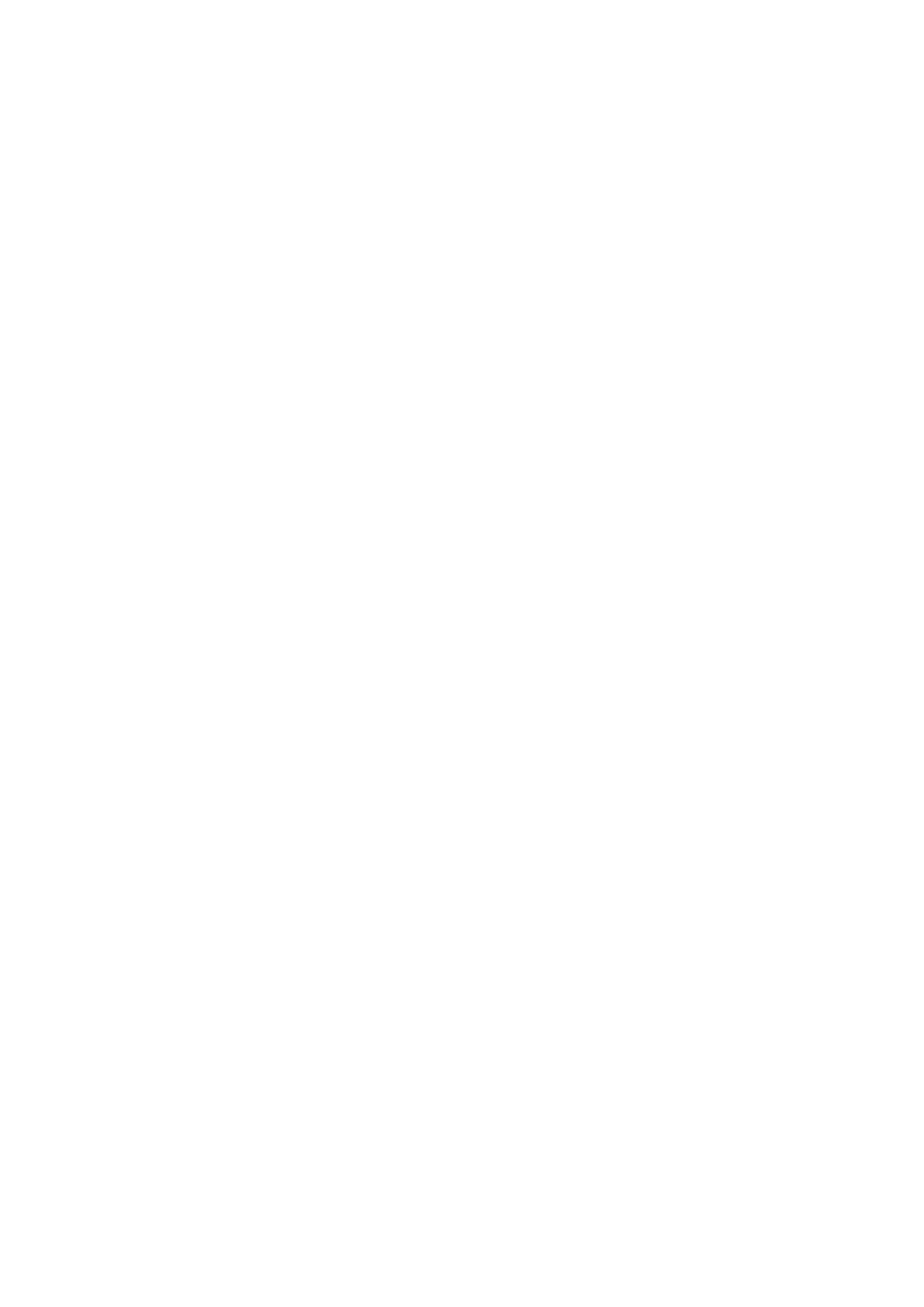#### BRITISH GEOLOGICAL SURVEY

GEOANALYTICS & MODELLING PROGRAMME OPEN REPORT OR/16/043

# User Guide for the Shrink-Swell 3D (GeoSure Extra) dataset v1.0

L Jones, A Hulbert

*Contributor/editor*

K Lee

*Keywords*

Shrink, Swell.

*National Grid Reference*

The National Grid and other Ordnance Survey data are used with the permission of the Controller of Her Majesty's Stationery Office.

Licence No: 100017897/ 2017.

Report; Geohazard, GeoSure,

SW corner 0,0 Centre point 350000,550000 NE corner 700000,1300000

*Map* Sheet 0, 1:50 000 scale, GeoSure

*Bibliographical reference*

L JONES 2016. User Guide for the 3D Shrink-Swell (GeoSure Extra) dataset. *British Geological Survey Open Report*, OR/16/043 14.pp.

Copyright in materials derived from the British Geological Survey's work is owned by the Natural Environment Research Council (NERC) and/or the authority that commissioned the work. You may not copy or adapt this publication without first obtaining permission. Contact the BGS Intellectual Property Rights Section, British Geological Survey, Keyworth, e-mail ipr@bgs.ac.uk. You may quote extracts of a reasonable length without prior permission, provided a full acknowledgement is given of the source of the extract.

Maps and diagrams in this book use topography based on Ordnance Survey mapping.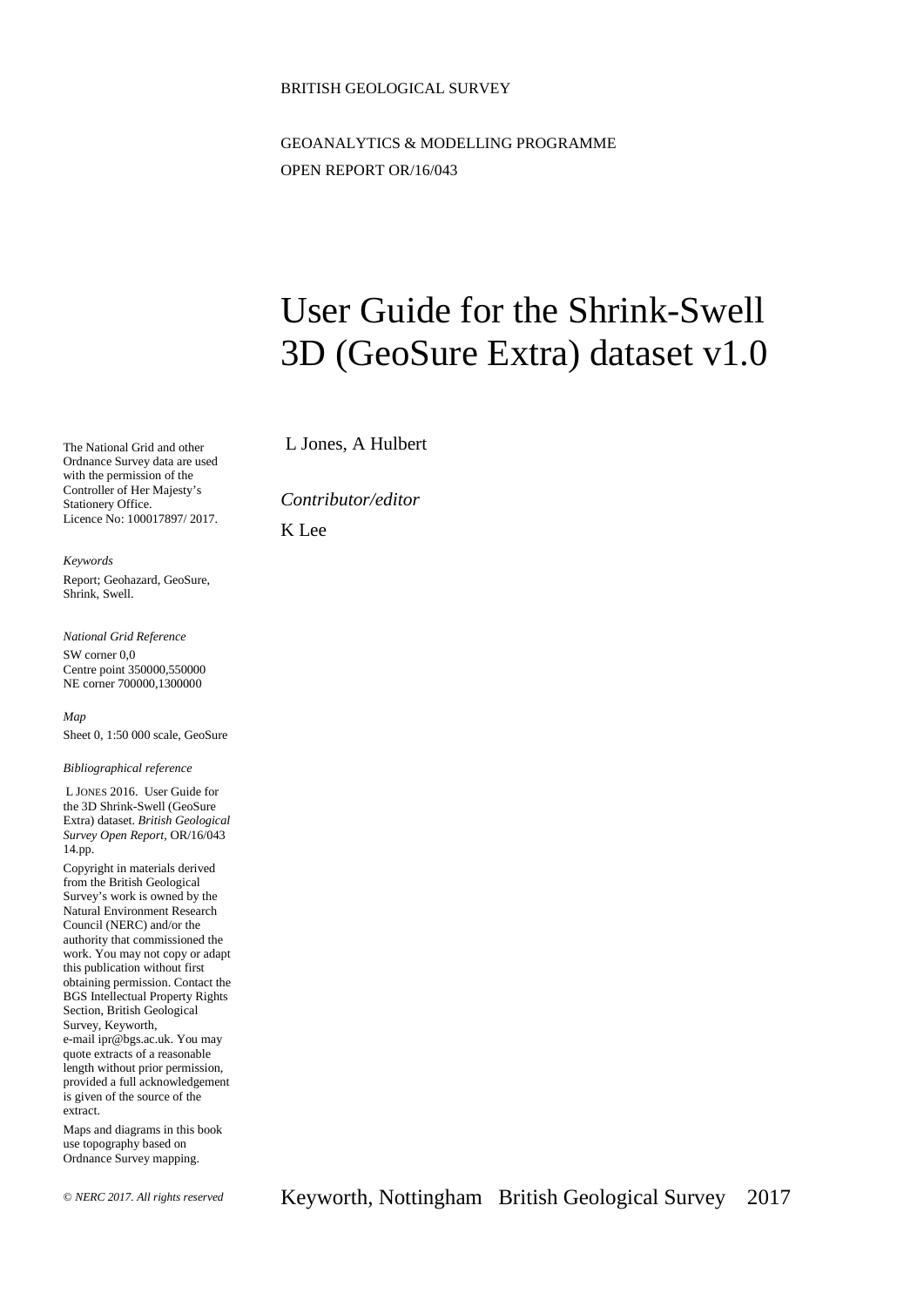#### **BRITISH GEOLOGICAL SURVEY**

The full range of our publications is available from BGS shops at Nottingham, Edinburgh, London and Cardiff (Welsh publications only) see contact details below or shop online at www.geologyshop.com

The London Information Office also maintains a reference collection of BGS publications, including maps, for consultation.

We publish an annual catalogue of our maps and other publications; this catalogue is available online or from any of the BGS shops.

*The British Geological Survey carries out the geological survey of Great Britain and Northern Ireland (the latter as an agency service for the government of Northern Ireland), and of the surrounding continental shelf, as well as basic research projects. It also undertakes programmes of technical aid in geology in developing countries.*

*The British Geological Survey is a component body of the Natural Environment Research Council.*

#### *British Geological Survey offices*

#### **BGS Central Enquiries Desk**

| Tel 0115 936 3143        | Fax 0115 936 3276 |
|--------------------------|-------------------|
| email enquires@bgs.ac.uk |                   |

#### **Environmental Science Centre, Keyworth, Nottingham NG12 5GG**

| Tel 0115 936 3241     | Fax 0115 936 3488 |
|-----------------------|-------------------|
| email sales@bgs.ac.uk |                   |

#### **The Lyell Centre, Research Avenue South, Edinburgh EH14 4AP**

| Tel 0131 667 1000         | Fax 0131 668 2683 |
|---------------------------|-------------------|
| email scotsales@bgs.ac.uk |                   |

#### **Natural History Museum, Cromwell Road, London SW7 5BD**

| Tel 020 7589 4090    | Fax 020 7584 8270         |
|----------------------|---------------------------|
| Tel 020 7942 5344/45 | email bgslondon@bgs.ac.uk |

**Columbus House, Greenmeadow Springs, Tongwynlais, Cardiff CF15 7NE**

Tel 029 2052 1962 Fax 029 2052 1963

**Maclean Building, Crowmarsh Gifford, Wallingford OX10 8BB**

| Tel 01491 838800 |  |  |  | Fax 01491 692345 |
|------------------|--|--|--|------------------|
|------------------|--|--|--|------------------|

**Geological Survey of Northern Ireland, Department of Enterprise, Trade & Investment, Dundonald House, Upper Newtownards Road, Ballymiscaw, Belfast, BT4 3SB**

Tel 028 9038 8462 Fax 028 9038 8461

www.bgs.ac.uk/gsni/

#### *Parent Body*

**Natural Environment Research Council, Polaris House, North Star Avenue, Swindon SN2 1EU**

| Tel 01793 411500 | Fax 01793 411501 |
|------------------|------------------|
| www.nerc.ac.uk   |                  |

Website www.bgs.ac.uk Shop online at *[www.geologyshop.com](http://www.geologyshop.com/)*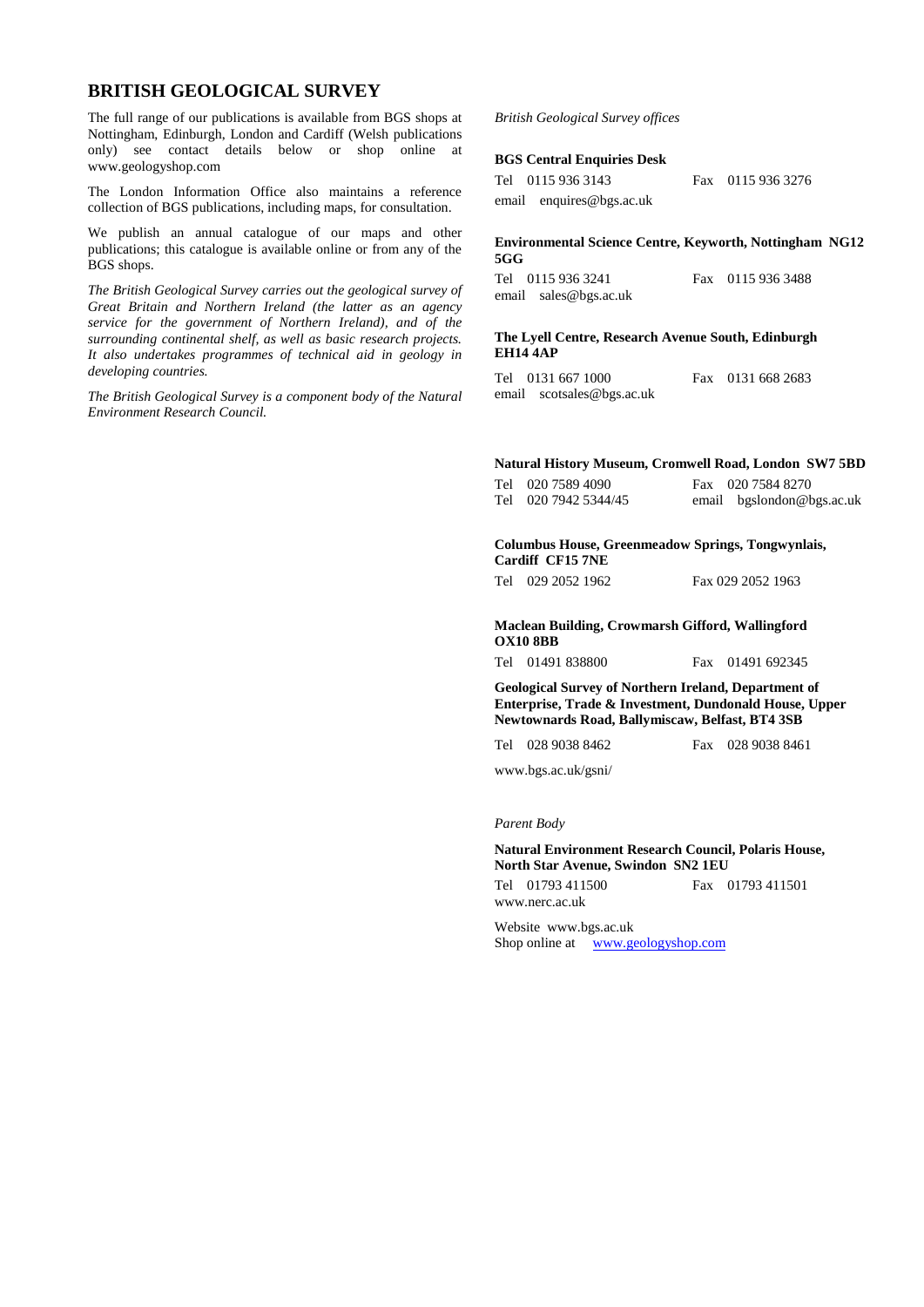## Contents

|                | <b>Contents</b> |                                          | п |
|----------------|-----------------|------------------------------------------|---|
|                | <b>Summary</b>  |                                          | 2 |
|                |                 | <b>Acknowledgements</b>                  | 2 |
| 1              |                 | <b>Introduction</b>                      | 3 |
| $\overline{2}$ |                 | <b>About the Shrink–Swell 3D Dataset</b> | 3 |
|                | 2.1             |                                          |   |
|                | 2.2             |                                          |   |
|                | 2.3             |                                          |   |
| 3              |                 | <b>Technical Information</b>             | 5 |
|                | 3.1             |                                          |   |
|                | 3.2             |                                          |   |
|                | 3.3             |                                          |   |
|                | 3.4             |                                          |   |
|                | 3.5             |                                          |   |
|                | 3.6             |                                          |   |
|                | 3.7             |                                          |   |
| 4              |                 | <b>Licencing Information</b>             | 9 |

### **FIGURES**

### **TABLES**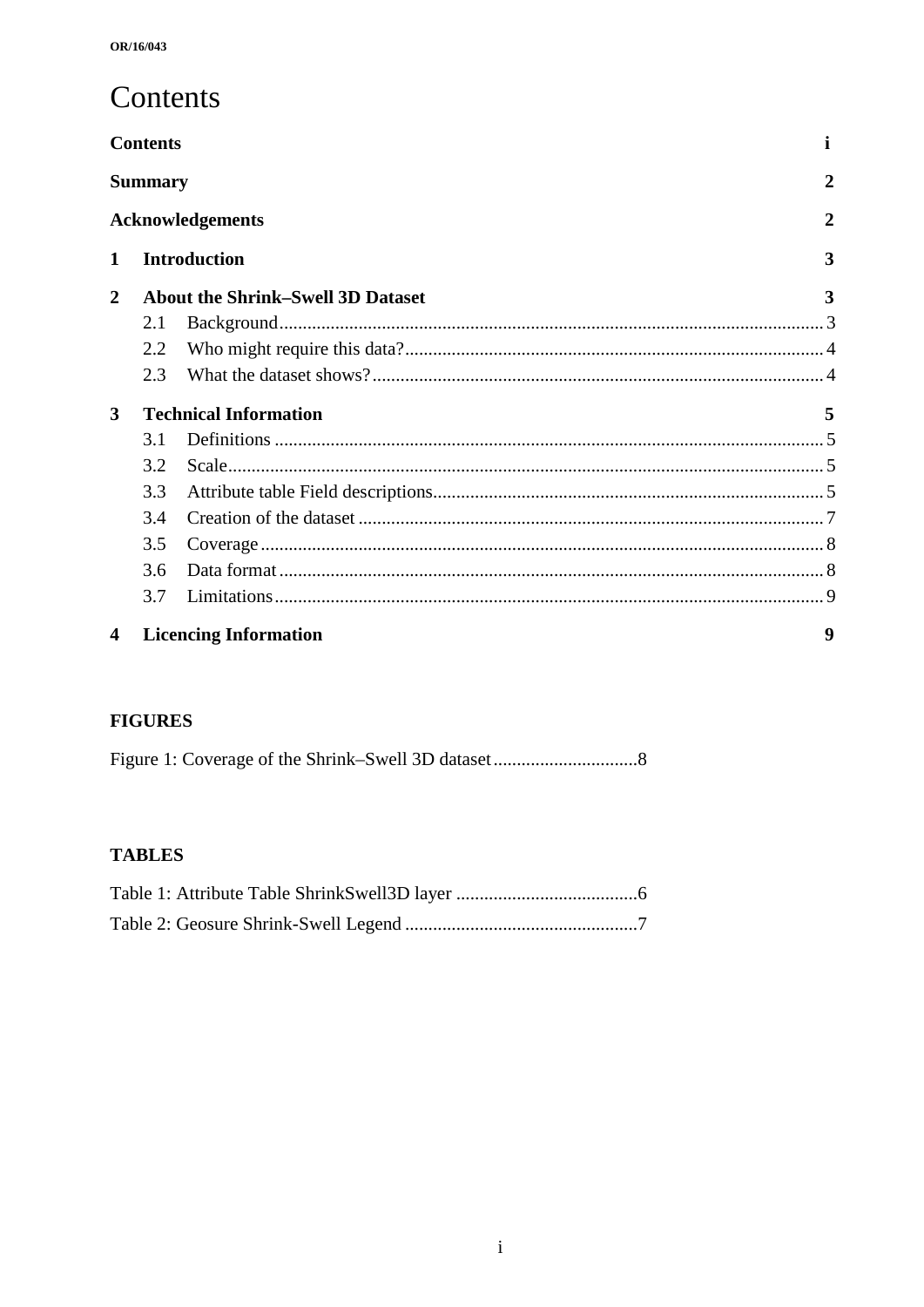## Summary

This report describes the national scale Shrink–Swell in 3D (GeoSure Extra) dataset. The methods used to create the dataset have been critically assessed and its fitness for purpose determined by specialists in BGS.

This document outlines the background to why the dataset was created, its potential uses and gives a brief description of the layer. Technical information regarding the GIS and how the data was created is described and advice is provided on using the dataset.

## Acknowledgements

A number of individuals in the GeoAnalytics & Modelling and Engineering Geology Programmes have contributed to the project. This assistance has been received at all stages of the study. In addition to the collection and processing of data, many individuals have freely given their advice, and provided the local knowledge. Key staff have helped to review draft chapters of this report.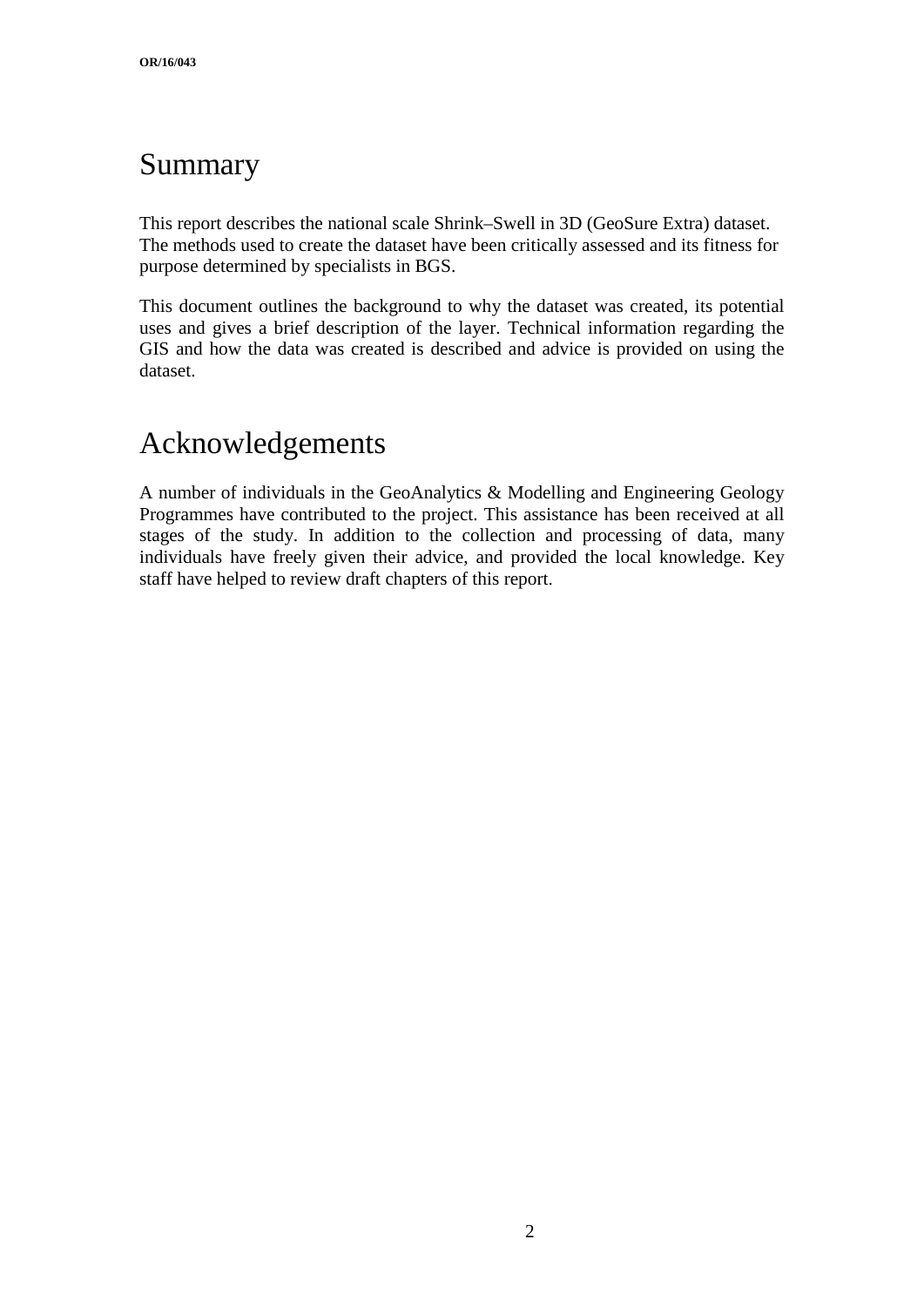## 1 Introduction

Founded in 1835, the British Geological Survey (BGS) is the world's oldest national geological survey and the United Kingdom's premier centre for earth science information and expertise. The BGS provides expert services and impartial advice in all areas of geoscience. Our client base is drawn from the public and private sectors both in the UK and internationally.

Our innovative digital data products aim to help describe the ground surface and what's beneath across the whole of Great Britain. These digital products are based on the outputs of the BGS survey and research programmes and our substantial national data holdings. This data coupled with our in-house Geoscientific knowledge are combined to provide products relevant to a wide range of users in central and local government, insurance and housing industry, engineering and environmental business, and the British public.

The GeoSure dataset comprises six different Geographical Information System (GIS) layers, with each layer representing a different natural ground stability hazard that occurs in Great Britain. The GeoSure datasets are polygon (area) layers, which are described using a straightforward A to E potential hazard classification.

This document provides information for users on an additional dataset for the assessment of the 3D Shrink–Swell properties of the London area.

Further information on all the digital data provided by the BGS can be found on our website at http://www.bgs.ac.uk/data/digitaldata/digitaldata.cfm or by contacting:

> Central Enquiries Environmental Science Centre Keyworth Nottingham NG12 5GG Direct tel. +44(0)115 936 3143 Fax.  $+44(0)1159363150$ email enquiries@bgs.ac.uk

## 2 About the Shrink–Swell 3D Dataset

### **2.1 BACKGROUND**

Public understanding of the effect of ground conditions on the safety of their property and the implication for the value of their property is growing. Local councils are under increasing pressure from central government to provide environmental information. Information about geological hazards is needed, in particular, the identification of areas with a potential for ground movement.

In response to this, The British Geological Survey initiated a development programme to produce datasets that identified and assessed potential geohazards threatening the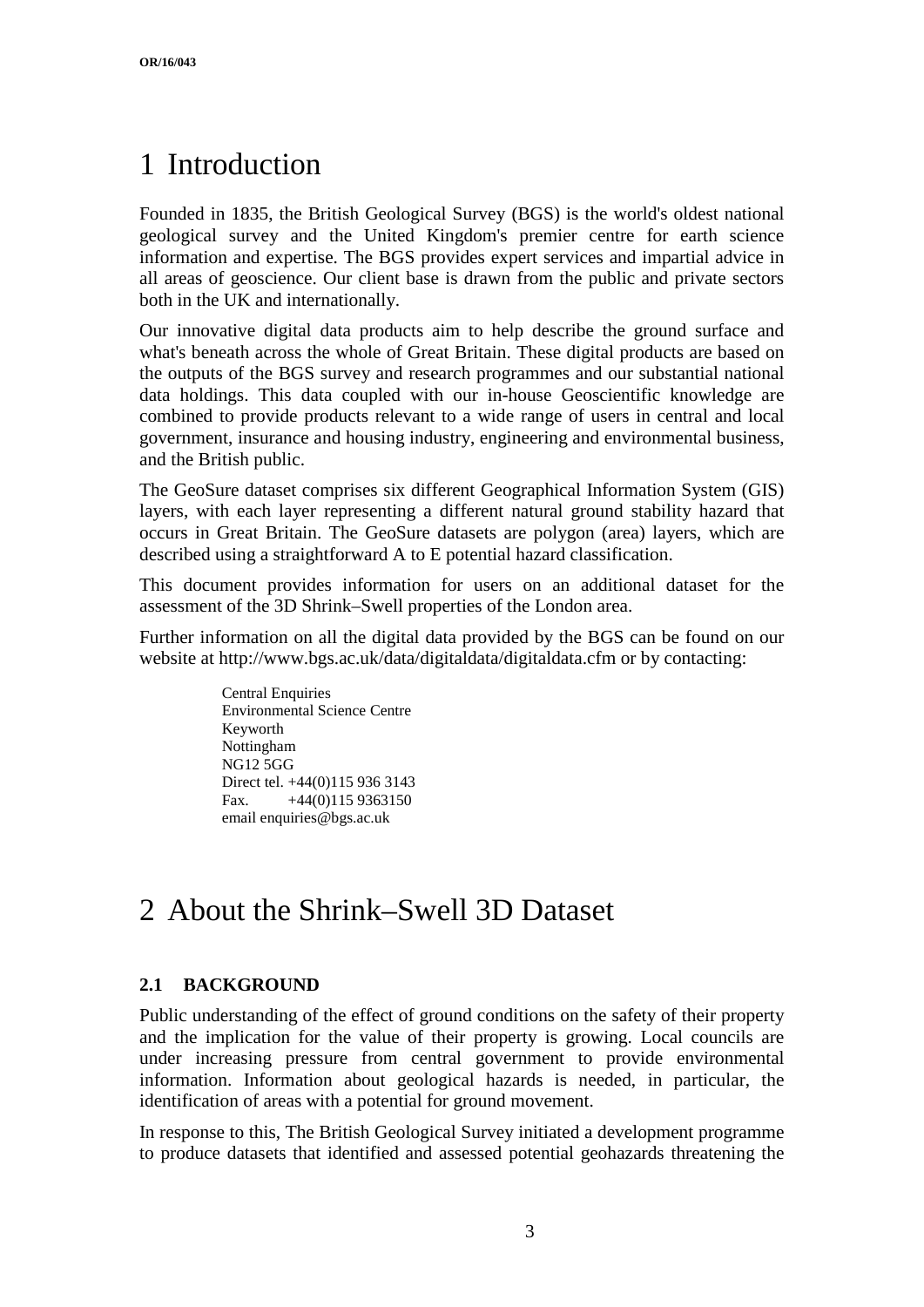human environment in Great Britain. Along with the GeoSure ground stability datasets, the programme also generated:

- Superficial Deposit Thickness Models
- Scans of onshore borehole logs for Great Britain
- Scans of geology and historic topography maps
- Ground permeability data
- Susceptibility to groundwater flooding data
- Geological indicators of past flooding data
- Environmental sensitivity data
- GIS data identifying potential radon hazard
- Soil Parent Material Model
- Non-coal mining hazards data

#### **2.2 WHO MIGHT REQUIRE THIS DATA?**

Natural ground stability hazards may lead to financial loss for anyone involved in the ownership or management of property, including developers, householders or local government. These costs could include increased insurance premiums, depressed house prices and, in some cases, engineering works to stabilise land or property. These hazards may also impact on anyone involved in the construction of large structures (deep foundations, basements), infrastructure networks (road or rail) or utility companies. The 3D properties of these materials can be used to identify potential problems at surface, in the shallow sub-surface or deeper underground (e.g. tunnels). Armed with knowledge about potential hazards, preventative steps can be put in place to alleviate the impact of the hazard to people, property and infrastructure. The cost of such prevention may be very low, and is often many times lower than the repair bill following ground movement.

The identification of ground instability and other geological hazards can assist regional planners; rapidly identifying areas with potential problems and aid local government offices in making development plans by helping to define land suited to different uses. Other users of these data may include developers, construction companies, consulting engineers, builders, loss adjusters, the insurance industry, architects and surveyors.

#### **2.3 WHAT THE DATASET SHOWS?**

This addition to the GeoSure ground stability data consists of a single data layer in Geographical Information System (GIS) format that identifies areas of potential shrink–swell hazard, in three dimensional space, at intervals down to 20m in the London Lithoframe (see [\(http://www.bgs.ac.uk/services/3Dgeology/lithoframe.html\)](http://www.bgs.ac.uk/services/3Dgeology/lithoframe.html)) area of Great Britain.

It is essentially a regional hazard susceptibility map. This data has been produced by geologists, geotechnical specialists and information developers at the British Geological Survey and is presented as a GIS data layer. Swelling clays can change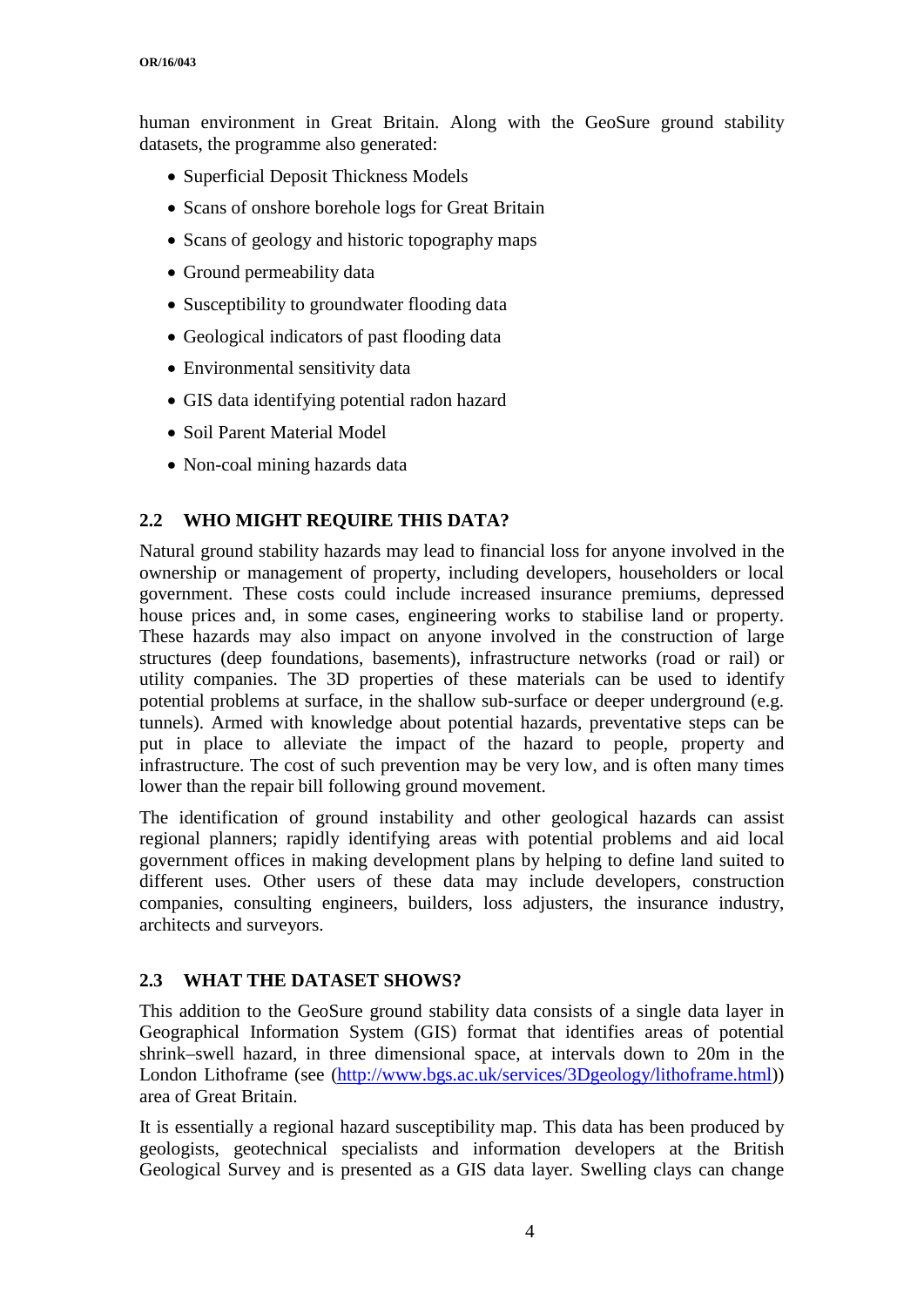volume due to variation in moisture, this can cause ground movement, particularly in the upper two metres of the ground, or where excavated and exposed, that may affect many foundations. Ground moisture variations may be related to a number of factors, including weather variations, vegetation effects (particularly growth or removal of trees) and the activities of people that might cause changes to the ground conditions. Such changes can affect building foundations, pipes or services.

## 3 Technical Information

### **3.1 DEFINITIONS**

**Hazard:** A potentially damaging event or phenomenon.

**Risk:** The impact of the hazard on people, property or capital.

For example, a shrinkable clay could be perceived as a hazard, but the likelihood of it causing structural damage would be the risk.

A high hazard does not necessarily translate to a high risk. For example, if a particular location has a relatively high ground stability hazard, but the properties that are built there have taken this into account, and are designed to withstand the hazard, they will not have a comparable level of risk. This is because the likelihood of the hazard causing any loss has been reduced due to the design of the property.

GeoSure does not identify the cost of a hazard being realised, and therefore does not consider risk. GeoSure only examines the conditions that leave an area exposed to a hazard.

#### **3.2 SCALE**

The 3D Shrink–Swell for GeoSure natural ground stability dataset is produced for use at 1:50 000 scale providing 50m ground resolution.

### **3.3 ATTRIBUTE TABLE FIELD DESCRIPTIONS**

#### **3.3.1 ShrinkSwell3D layer**

This data layer provides information on the primary key 'Form' (Geological Formation), the secondary key 'VCP' (Dominant Volume Change Potential) and the tertiary key 'Range' (Volume Change Potential Range).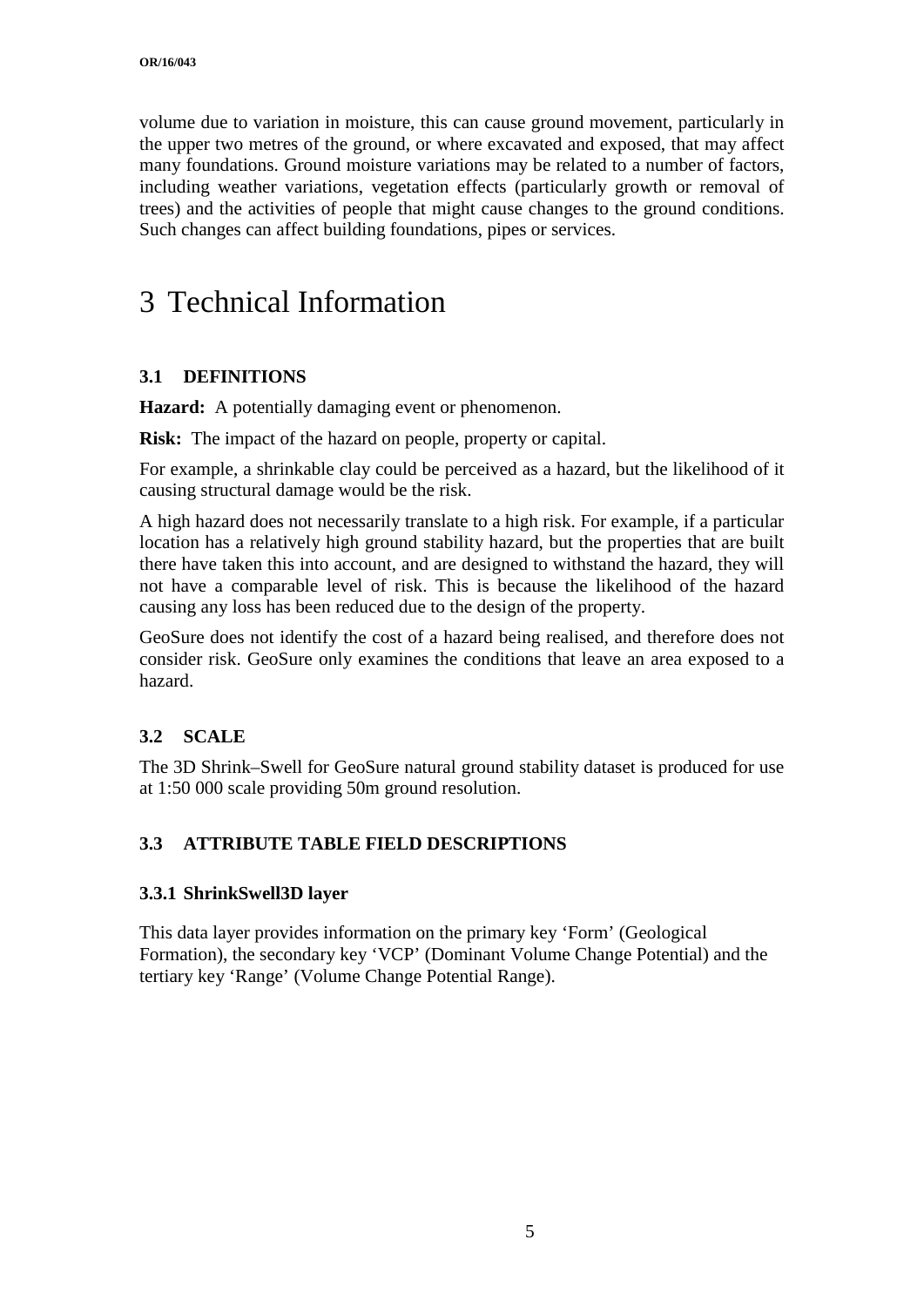| <b>Field Name</b>    | <b>Field Description</b>                                                                    |
|----------------------|---------------------------------------------------------------------------------------------|
| Form00m              | Geological Formation code (LEX)                                                             |
| (Depth bgl)          |                                                                                             |
| VCP00m               | Dominant VCP code (Classification of hazard on a scale of $A - E$<br>classed by VCP rating) |
| Range00m             | VCP Range code (Classification of hazard on a scale of $A - E$<br>classed by VCP rating)    |
| Form01m              | Geological Formation code (LEX)                                                             |
| VCP01m               | Dominant VCP code (Classification of hazard on a scale of $A - E$<br>classed by VCP rating) |
| Range01m             | VCP Range code (Classification of hazard on a scale of $A - E$<br>classed by VCP rating)    |
| Form02m              | Geological Formation code (LEX)                                                             |
| VCP02m               | Dominant VCP code (Classification of hazard on a scale of $A - E$<br>classed by VCP rating) |
| Range <sub>02m</sub> | VCP Range code (Classification of hazard on a scale of $A - E$<br>classed by VCP rating)    |
| Form03m              | Geological Formation code (LEX)                                                             |
| VCP03m               | Dominant VCP code (Classification of hazard on a scale of $A - E$<br>classed by VCP rating) |
| Range <sub>03m</sub> | VCP Range code (Classification of hazard on a scale of $A - E$<br>classed by VCP rating)    |
| Form04m              | Geological Formation code (LEX)                                                             |
| VCP04m               | Dominant VCP code (Classification of hazard on a scale of $A - E$<br>classed by VCP rating) |
| Range04m             | VCP Range code (Classification of hazard on a scale of $A - E$<br>classed by VCP rating)    |
| Form05m              | Geological Formation code (LEX)                                                             |
| VCP05m               | Dominant VCP code (Classification of hazard on a scale of $A - E$<br>classed by VCP rating) |
| Range05m             | VCP Range code (Classification of hazard on a scale of $A - E$<br>classed by VCP rating)    |
| Form10m              | Geological Formation code (LEX)                                                             |
| VCP10m               | Dominant VCP code (Classification of hazard on a scale of $A - E$<br>classed by VCP rating) |
| Range10m             | VCP Range code (Classification of hazard on a scale of $A - E$<br>classed by VCP rating)    |

**Table 1: Attribute Table ShrinkSwell3D layer**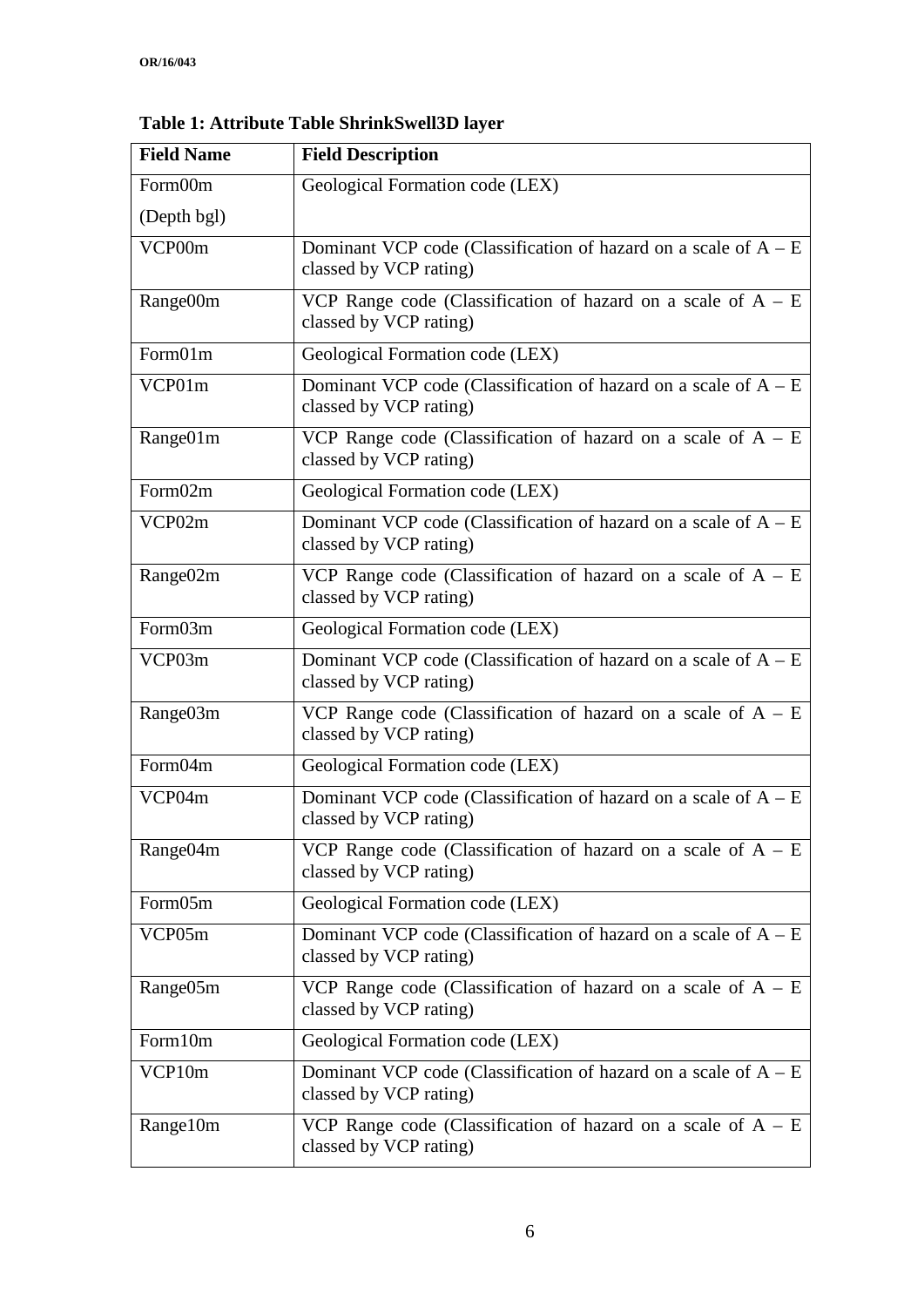| Form15m        | Geological Formation code (LEX)                                                             |
|----------------|---------------------------------------------------------------------------------------------|
| VCP15m         | Dominant VCP code (Classification of hazard on a scale of $A - E$<br>classed by VCP rating) |
| Range15m       | VCP Range code (Classification of hazard on a scale of $A - E$<br>classed by VCP rating)    |
| Form20m        | Geological Formation code (LEX)                                                             |
| VCP20m         | Dominant VCP code (Classification of hazard on a scale of $A - E$<br>classed by VCP rating) |
| Range20m       | VCP Range code (Classification of hazard on a scale of $A - E$<br>classed by VCP rating)    |
| <b>VERSION</b> | Dataset name and version number                                                             |

#### **Table 2: Geosure Shrink-Swell Legend**

| <b>CLASS</b>  | SHRINK-SWELL DESCRIPTION                             |
|---------------|------------------------------------------------------|
| A             | Ground conditions predominantly non-plastic          |
| B             | Ground conditions predominantly low plasticity       |
| $\mathcal{C}$ | Ground conditions predominantly medium plasticity    |
|               | Ground conditions predominantly high plasticity      |
| E             | Ground conditions predominantly very-high plasticity |
| ΙI            | Unknown                                              |

#### **3.4 CREATION OF THE DATASET**

The hazard GIS layer is rated on an  $A - E$  classification (representing increasing hazard).

To produce the Shrink–Swell 3D for GeoSure natural ground stability data layer an assessment of hazard is made by:

- Identifying the factors that are involved in creating the hazard
- Assessing which are thought to be present at each location
- Assessing how significant they are thought to be at each location

The factors are then combined to estimate the level of hazard.

GeoSure 3D shrink-swell data are created from a stack of grids that represent all the litho-stratigraphic formations within the area at depths relative to OD. The grids did not need to be continuous over the area, but did need to show where the surface was present. Using the Nextmap DTM and a custom Python script, the formation present at specific depths below ground level was identified. This was done for 50m x 50m cells across the London Lithoframe area. Two output feature classes were produced. The first attributed the cell with Formation (Volume Change Potential (VCP) Code),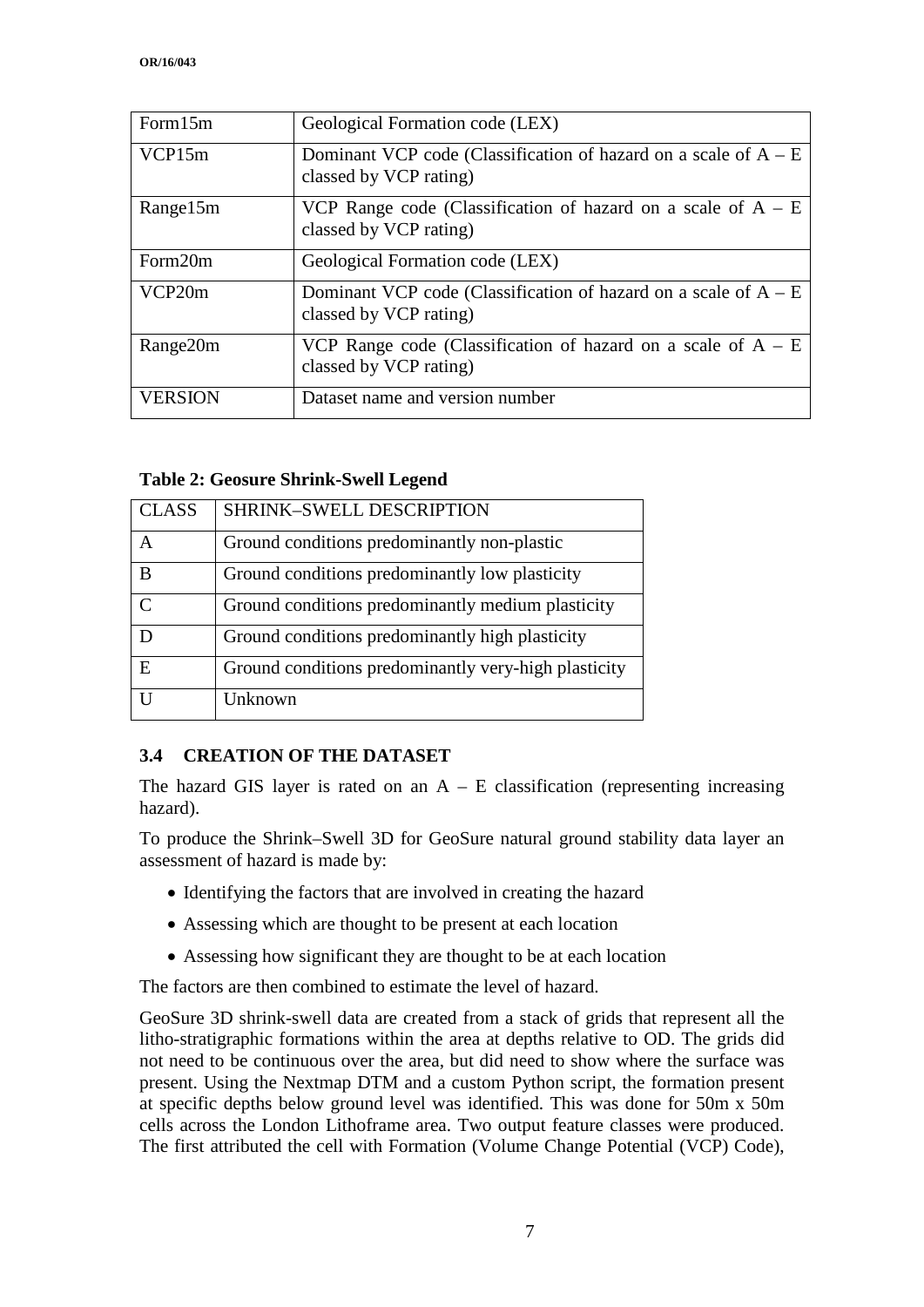the second with VCP Code (Formation). This allows the feature classes to be classified either by formation or VCP code within the GIS.

The level of potential hazard does not mean that a damaging event is going to happen but is an indication of how many causative factors may be present and how severe they are thought to be. Thus the hazard assessment method can be used to indicate how vulnerable areas are to experiencing hazard events and of how frequently these hazard events might be expected to occur.

Use of this data can help manage land to its best advantage, safely and with the lower likelihood of financial loss. Shrink-Swell soils can have a damaging effect in tunnels and other underground spaces where specialist supports may be required; the 3D hazard map would help to identify areas for further investigation before construction begins.

### **3.5 COVERAGE**

The Shrink–Swell 3D dataset is based on the BGS London Lithoframe model and consists of twelve 20km x 20km squares, based around London. The squares are oriented in a 6 by 2 formation, making the full extent  $120 \text{km} \times 40 \text{km} (4800 \text{km}^2)$ . The extent of these eight data layers is shown in Figure 1.



**Figure 1: Coverage of the Shrink–Swell 3D dataset**

#### **3.6 DATA FORMAT**

The GeoSure natural ground stability dataset, along with this additional dataset, has been created as vector polygons and are available in a range of GIS formats, including ArcGIS (.shp), ArcInfo Coverages and MapInfo (.tab). More specialised formats may be available but may incur additional processing costs.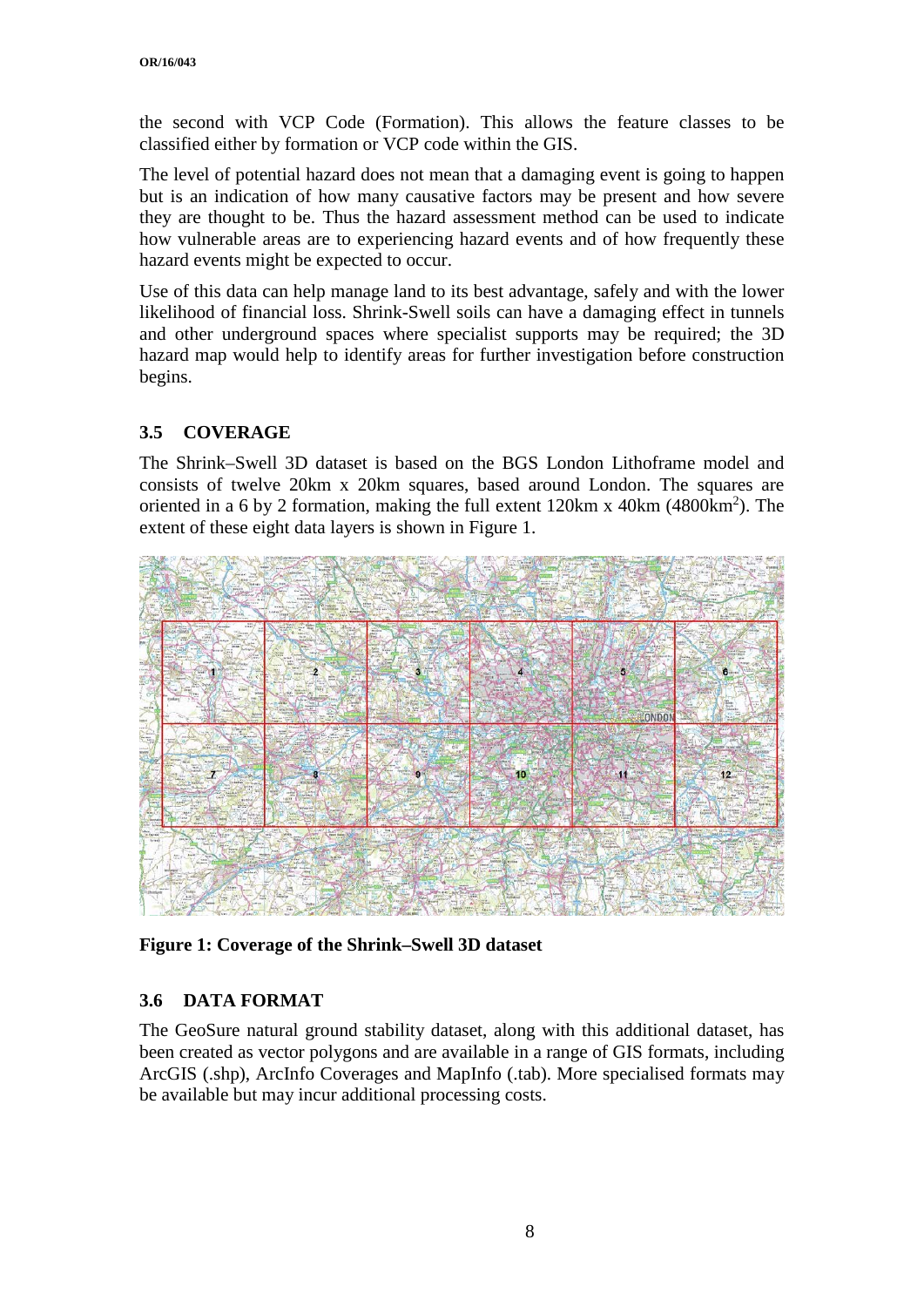### **3.7 LIMITATIONS**

- The Shrink–Swell 3D dataset is based on the London Lithoframe (1:10 000 scale) dataset. The depths of the lithostratigraphic layers are based on a combination of 1:10 000 scale mapping, 922 cross-sections and 7174 boreholes across the area.
- GeoSure is concerned with potential ground stability related to NATURAL geological conditions only.
- GeoSure Shrink-Swell 3D is based on, and limited to, an interpretation of the records in the possession of The British Geological Survey at the time the dataset was created.
- An indication of natural ground shrink–swell at depth does not necessarily mean that a location will be affected by ground movement or subsidence and will not necessarily be propagated to surface. Such an assessment can only be made by inspection of the area by a qualified professional.
- Use of this data at depth i.e. for tunnels, cuttings, basements, foundations etc. should be used as advisory as a desk study aid and not as a substitute for a full site investigation.
- Shrink–Swell 3D geology at surface may not match DigMap geology due to minor inaccuracies when assigning a value at a 50m cell resolution.
- Shrink–Swell 3D values at surface may not be equivalent to Geosure Shrink– Swell values<sup>1</sup> due to the fact that Geosure is calculated for the top 5m and Shrink–Swell 3D is an 'actual' value at surface.

[*Note1***:** There is a 4.7% difference between the calculated values of Shrink–Swell 3D and GeoSure Shrink–Swell with a value of +/- 1 class difference or greater  $(2.5\% \text{ with } >2 \text{ classes})$ 

## 4 Licencing Information

The British Geological Survey does not sell its digital mapping data to external parties. Instead, BGS grants external parties a licence to use this data, subject to certain standard terms and conditions. In general, a licence fee will be payable based on the type of data, the number of users, and the duration (years) of a licence.

All recipients of a licence (potential licensees) are required to return a signed digital data licence document before authorisation for release of BGS digital data is given.

In general terms, a BGS digital data licensee will be permitted to:

make internal use of the dataset $(s)$ 

• allow a specified number of internal users to access/use the data (the number of users will be agreed with the licensee and specified in the licence document) for the purposes of their day-to-day internal activities

• reproduce extracts from the data up to A3 for use in external analogue (paper/hard copy) or non-queryable electronic (e.g. secured .pdf) format: to meet a